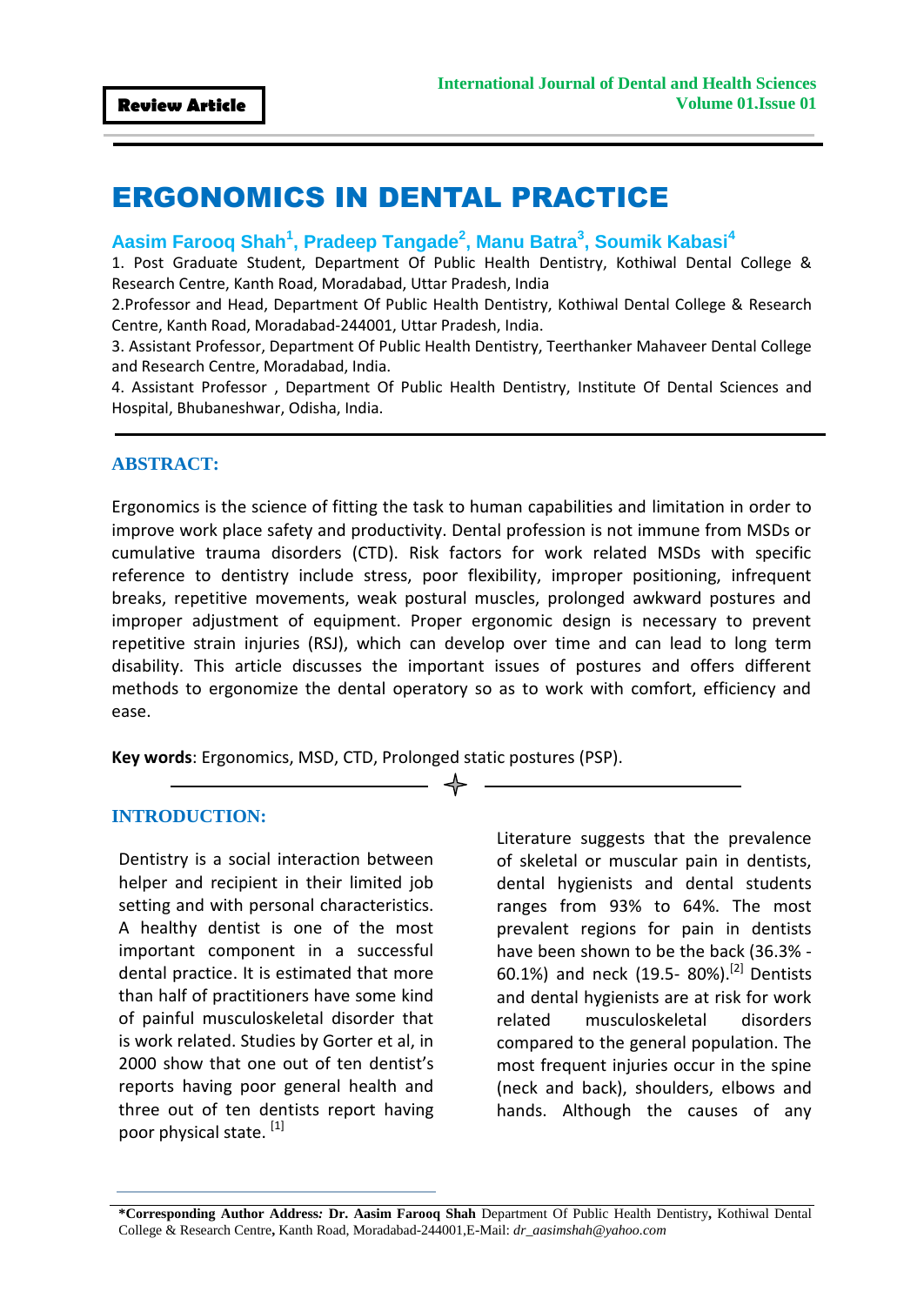particular case of a MSD are exceedingly difficult to identify with complete accuracy, certain risk factors are typically discussed in the field of ergonomic studies. The primary occupational risk factors for MSDs discussed in the literature include:

- Repetition
- Force
- Mechanical stresses
- Posture
- Vibration
- Cold temperature
- Extrinsic stress [3, 4, 5, 6, 7]

Recently, "Ergonomics" has become a popular term. The term has been used with most professions but increasingly in the dental profession. The word 'Ergonomics' was derived from the Greek word: Ergo' which means work; and 'nomos' meaning natural laws. It is the science of fitting the job settings conducive to the worker. In simple terminology, Ergonomics is a way to work smarter- nut harder, by designing tools, equipment, work stations and tasks to fit the job to the worker- NOT the worker to the job. Proper ergonomic design is necessary to prevent repetitive strain injuries (RSI), which can develop over time and can lead to long term disability. [8]

## **MUSCULOSKELETAL DISORDERS:**

The world health organization defines MSD as "a disorder of the muscles, tendons, joints, intervertebral discs, peripheral nerves and vascular system, not directly resulting from an acute or instantaneous event hut installing gradually and chronically." Cumulative trauma disorders (CTDs) are health disorders arising from repeated biomechanical stress to the hands, wrist, elbows, shoulders, neck and back.<sup>[9]</sup>

Most common CTDs are carpal tunnel syndrome and Low back pain." The common signs, symptoms and risk factors of MSD are:

## *Some Symptoms of MSDs:*

- Excessive fatigue in the shoulders and neck
- Tingling, burning sensation in arms
- Weak grip. cramping of hands
- Numbness in fingers and hands
- Clumsiness and dropping of objects
- Hypersensitivity in hands and fingers

#### *Signs of MSDs:*

- Decreased range of motion
- Loss of normal sensation
- Decreased grip strength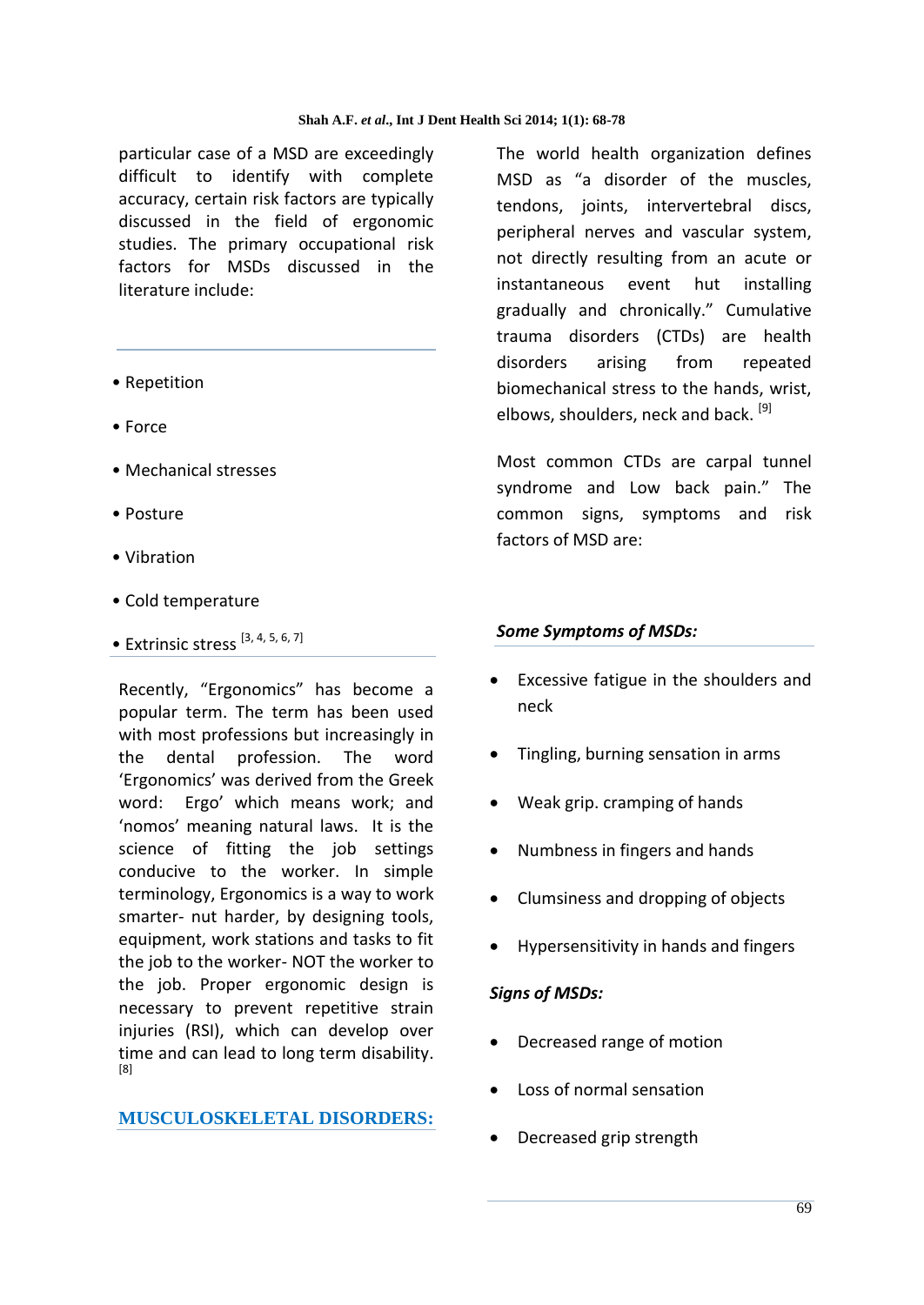- Loss of normal movement
- Loss of co-ordination

## *Some Risk Factors for MSDs :*[10]

- **•** Repetition
- Forceful exertions
- Awkward postures
- Contact stress
- Vibration
- Poorly designed equipment workstation
- Improper work habits
- **Genetics**
- Medical conditions
- Poor fitness level
- Physical/mental stress
- Lack of rest/recovery
- Poor nutrition
- Environmental factors
- Poor lighting

With specific reference to dentistry, the risk factors include: stress, poor flexibility, improper positioning, in frequent breaks, repetitive movements, weak postural muscles, prolonged awkward postures and improper adjustment of equipment.

#### **MECHANISMS MSDS IN DENTISTRY:**

**Prolonged Static Postures (PSPs):** When the human body is subjected repeatedly to PSPs, it can initiate a series of events that may result in pain, injury or a careerending MSD.

**Muscle Ischemia/Necrosis and Imbalances:** During treatment, operators strive to maintain a neutral, balanced posture and find themselves in sustained awkward postures. These postures often lead to stressed and shortened muscles which can become ischemic and painful, exerting asymmetrical forces that can cause misalignment of the spinal column (Al Wazzan et al, 2001).<sup>[11]</sup>

**Hypo-mobile Joints:** During periods of PSPs or when joints are restricted due to muscle contractions, synovial fluid production is reduced and joint hypo mobility may result.

**Spinal Disc Herniation and Degeneration:**In unsupported sitting, pressure in the lumbar spinal discs increases. During forward flexion and rotation, the pressure increases further and makes the spine & disc vulnerable to injury (Al Wazzan, et al 2001).  $[11]$ 

**Neck and Shoulder Injury:** Repetitive neck movements and continuous arm and hand movements affecting the neck and shoulder demonstrate significant associations with neck MSDs.

**Carpal-Tunnel Syndrome (CTS):** It has been associated with both repetitive work and forceful work. Symptoms can appear from any activity causing prolonged and increased pressure (passive or active) in the carpal canal (Shugars et al, 1987).  $[12]$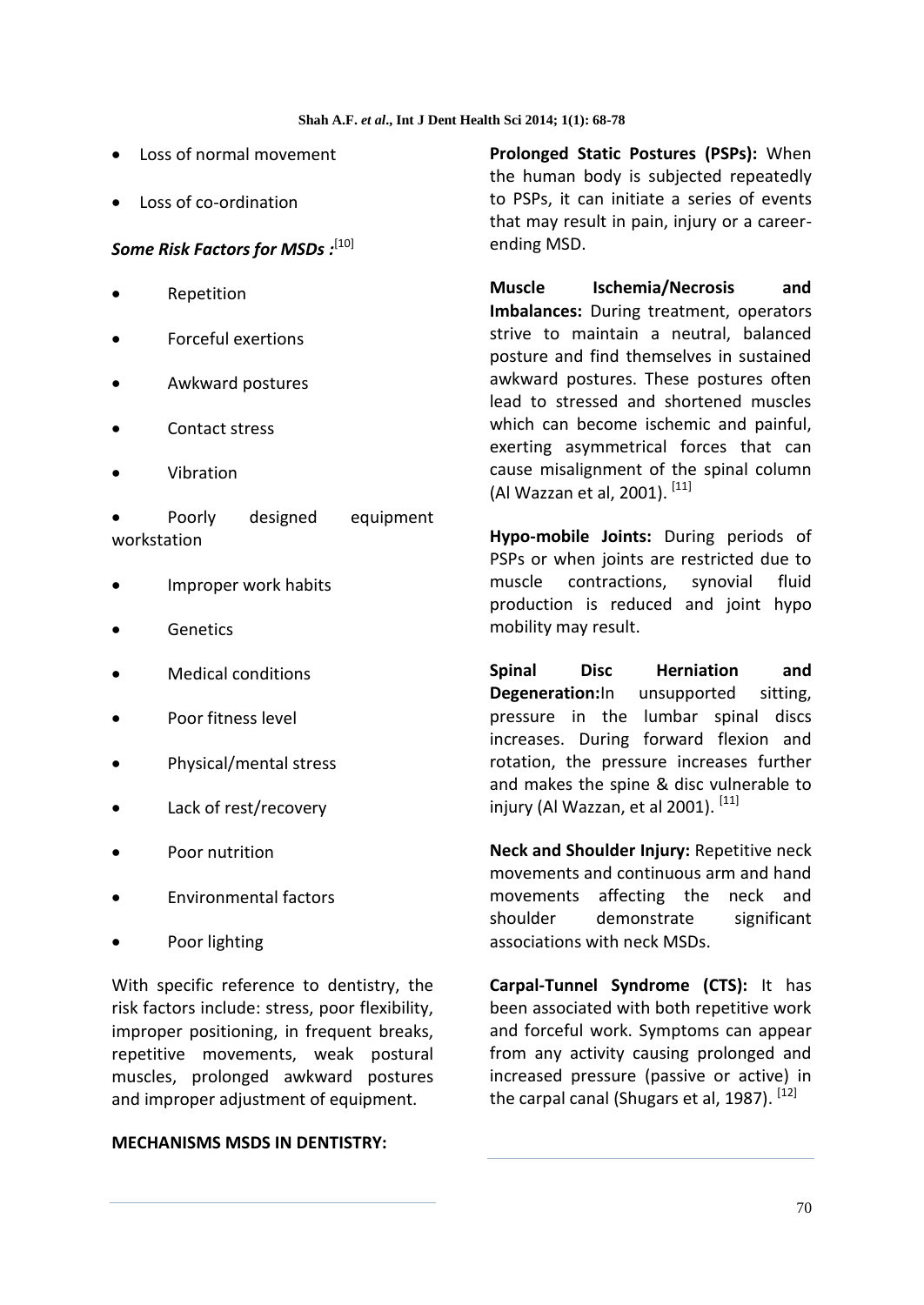**Low Back Pain:** Low back discomfort has been associated with dental work in numerous studies.

**Psychosocial Factors:**Dentists with workrelated MSDs show a significant tendency to be more dissatisfied at work. They are burdened by anxiety, poor psychosomatic health and thus feel less confident with their future (Shugars et al, 1987). [12]

## **SITTING POSTURE:**

Human spine has four natural curves; cervical lordosis, thoracic kyphosis, lumbar lordosis and sacral kyphosis (Fig: 1). When sitting unsupported frequent posture in dentistry the lumbar lordosis flattens. The bony infrastructure provides little support to the spine, which now is hanging on the muscles, ligaments and connective tissue at the back of the spine, causing tension in these structures. lschemia can ensue, leading to low back strain and trigger points. Maintaining the cervical lordosis in the proper position is equally important (Fig. 2).

Forward-head postures are common among dentists, due to years of poor posture involving holding the neck and head in an unbalanced forward position to gain better visibility during treatment. In this posture, the vertebrae no longer can support the spine properly, and the muscles of the cervical and upper thoracic spine must contract constantly to support the weight of the head in the forward posture. This can result in a pain pattern, which often is referred to as tension neck syndrome. This syndrome can cause headaches and chronic pain in the neck, shoulders and inter-scapular muscles, and it occasionally can radiate pain into the arms. <sup>[13]</sup>

The best way to reduce pressure in the back is to be in a standing position. However, there are times when the dentist needs to sit. When sitting the main part of the body weight is transferred to the scat. Some weight is also transferred to the floor, back rest and arm rests. Where the weight is transferred is the key to a good seat design. [14]

When working in sitting postures a chair is required to support the seat and back. In this situation one should alternate active and passive sitting postures. The active posture could be defined as the correct body posture that is maintained by the muscles of the back, the back being leaned forward. This posture cannot be maintained for a very long time. The passive posture is (he one in which the back is sustained by the dentists' back of the chair. [14]

## *Parameters of the correct working postures'* [*15] (Fig: 3)*

1. The sitting posture is upright and symmetrical.

2. The shoulders hanging down relaxed with the upper arms beside the upper body.

3. The forearms have been lightly elevated.

4. The angle between lower and upper legs is approx. 105-110.

5. The legs are slightly apart, making an angle of between 30-45°.

6. The patient's head is appropriately rotated in 3 directions.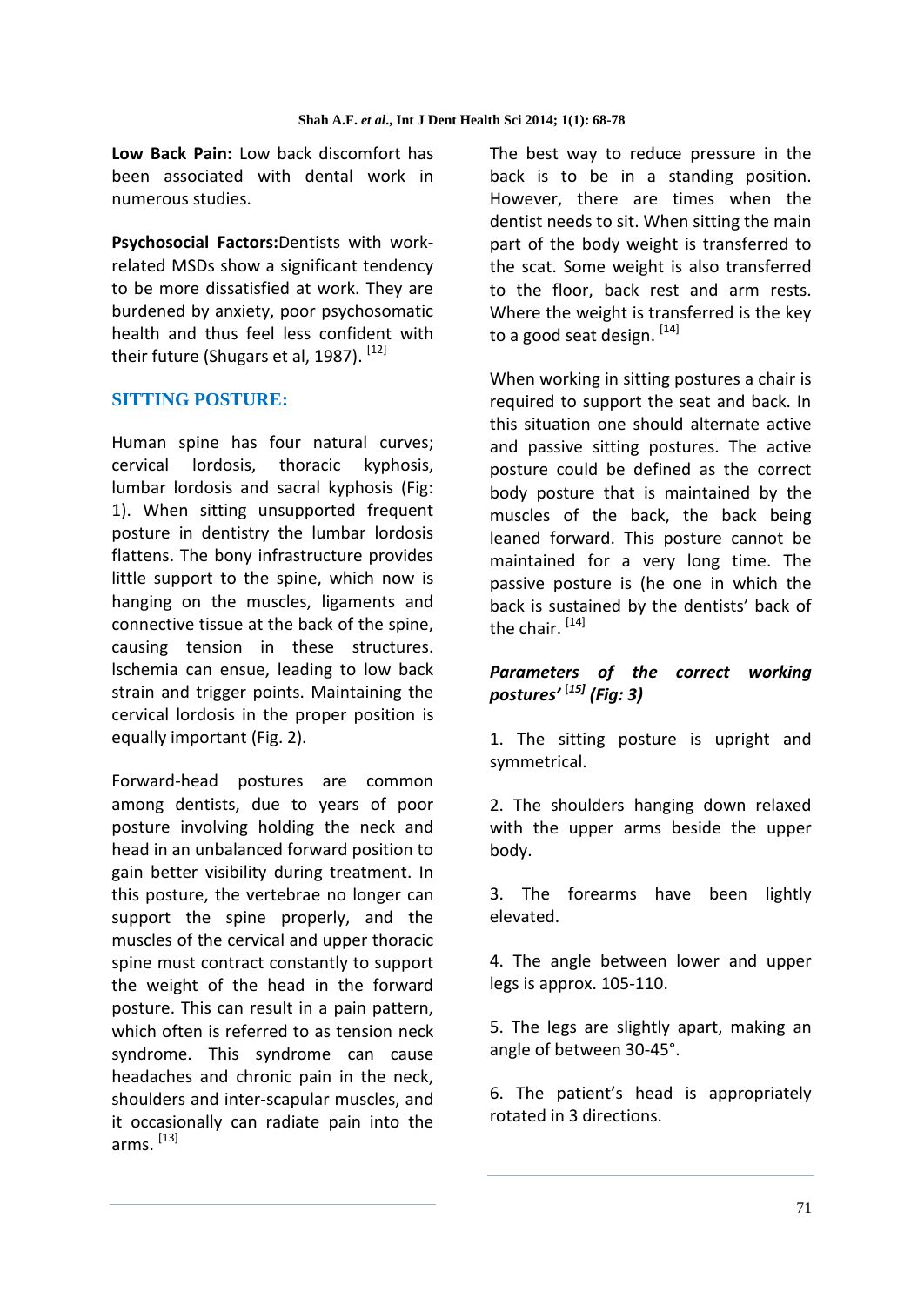7. The light beam of the dental operating light is as parallel as possible to the viewing.

8. The sitting location, between 09.00- 12.00 o'clock, for left-handed people 03.00- 12.00.

9. The soles should he on the floor.

10. The patient's head is rotated and the sitting location adjusted.

11. Instruments held in 3 supporting points.

12. The upper part of the body should be perpendicular on the chair forward movements should be made without curving the spine.

13. The head could bend 20°-25°.

14. The arms should be close to the body.

# **POSTURAL AWARENESS TECHNIQUES** [2,14, ]

**Maintain the low back curve:** This facilitates proper posture and reduces pressure on disks and muscles. The following practices can help maintain the low back curve:

**Tilted Seat Plan:** It opens the hip angle by 110 degrees. Retrofit a non-tilting seat such as commercially available Fit—sit ergonomic cushion for accomplishing this.

**Saddle Stools:** Consider using saddlestyle operator stool that promotes the natural low back curve by increasing the hip angle to approximately 130 degree. It is ideal for confined operatory spaces. The doctor is now halfway between standing and sitting, so low back pressure is even less than when seated in traditional operator chairs.

**Lumbar Support of the Chair:** Must be used as much as possible by adjusting it forward to contact your back.

**Avoid Static Postures:** Dentists should vary their work positions as often as possible to shift the workload from one group of muscles to another.

## **ALLERNATE BETWEEN STANDING AND SITTING [10,16]**

Standing uses different muscle groups than does sitting; therefore, alternating between the two positions lets one group of muscles rest, while the workload is shifted to another group of muscles Alternating between standing and sitting also can he an effective tool in preventing injuries.

**Reposition the Feet:** Subtle changes in foot position can shift the workload from one group of low back muscles to another, allowing the overworked tissues to be replenished with nutrients.

**Position Patients al the Proper Height:** A common mistake among dentists is positioning patients too high. This causes elevation of the shoulders and abduction of the arms, leading to prolonged static muscular tension in the neck and shoulders. Operators should take the time to position their patients properly for mandibular and maxillary procedures. Generally, patients should be placed in a semi supine position for mandibular procedures and a supine position for maxillary procedures. Sit Close to the Patient and position knees under the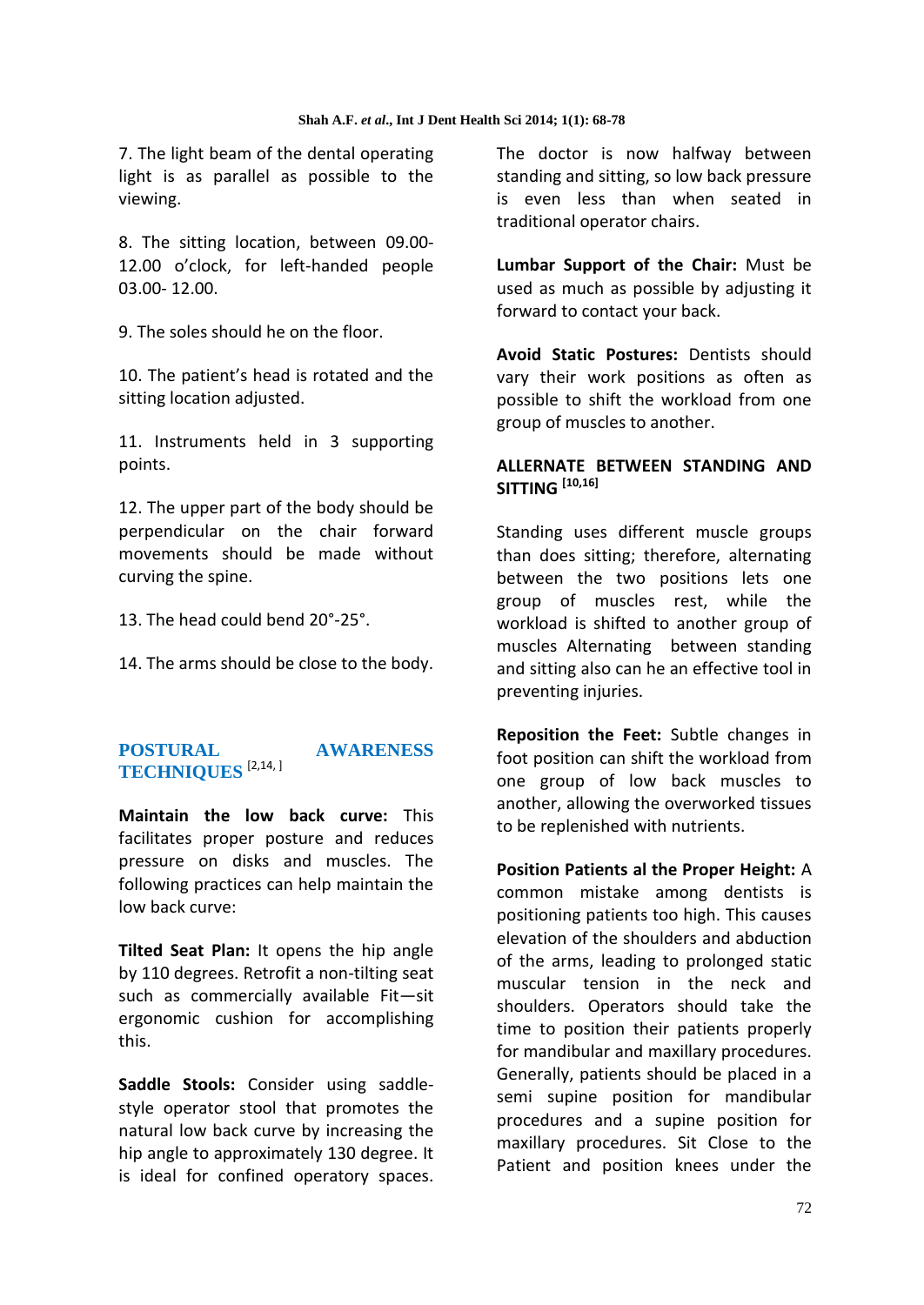patients chair if possible. This can be facilitated by tilting the scat and using patient chairs that have thin upper hacks and headrests.

**Adjust the Chair:** So your hips are slightly higher than your knees and distribute your weight evenly by placing your feet firmly on the floor. The forward edge of the chair should not compress the backs of your thighs. Sit close to tile patient and position knees under the patient's chair if possible. This can be facilitated by tilting the scat and using patient chairs that have thin upper backs and headrests.

**Adjust Armrests:** Which are designed to decrease neck and shoulder fatigue and strain, to support elbows in the neutral shoulder position.

**Avoid Twisting:** When possible, dentists should position instruments within easy reach. Repeated unilateral twisting in one direction may result in muscle imbalances or structural tissue damage. Leading to low back pain.

#### **MSD PREVENTION STRATEGIES [17, 18, 19]**

*Use Magnification:*Magnification enables operators to maintain a greater working distance and position patients at the proper height, with the shoulders relaxed and the forearms approximately parallel with the floor. Operating telescopes or loupes arc available with flip-up or through-the-lens designs. Working in postures with greater than 20 degrees of neck flexion have been associated with increased neck pain. The declination angle of the scopes should allow you to maintain less than 20 degrees of neck flexion

*Selection of Instruments:* Tool instrument design should be such that it reduces forceful exertion and maintains hand wrist in neutral posture.

## *While using hand instruments look for:*

1. Hollow or resin handles.

2. Round, Knurled or compressible handles.

3. Carbon steel construction (for instruments with sharp edges).

## *While using automated instruments look for:*

1. Light weight, balanced models (cordless preferred).

- 2. Sufficient power.
- 3. Built in light sources.
- 4. Angled vs. straight shank.
- 5. Pliable, light weight hoses.
- 6. Easy activation.
- 7. Swivel mechanisms.

**Exercise:** It is important to stabilize the low back curve by contracting the transverse abdominal muscles. To do this while sitting, sit tall with a slight curve in the low back, exhale, pull your navel toward the spine without letting the curve flatten. Continue breathing while holding the contraction for one breath cycle. Repeat five times. Strive to maintain this stabilization regularly throughout the workday.

**Chair-side Directional Stretching:**Having operators take frequent breaks and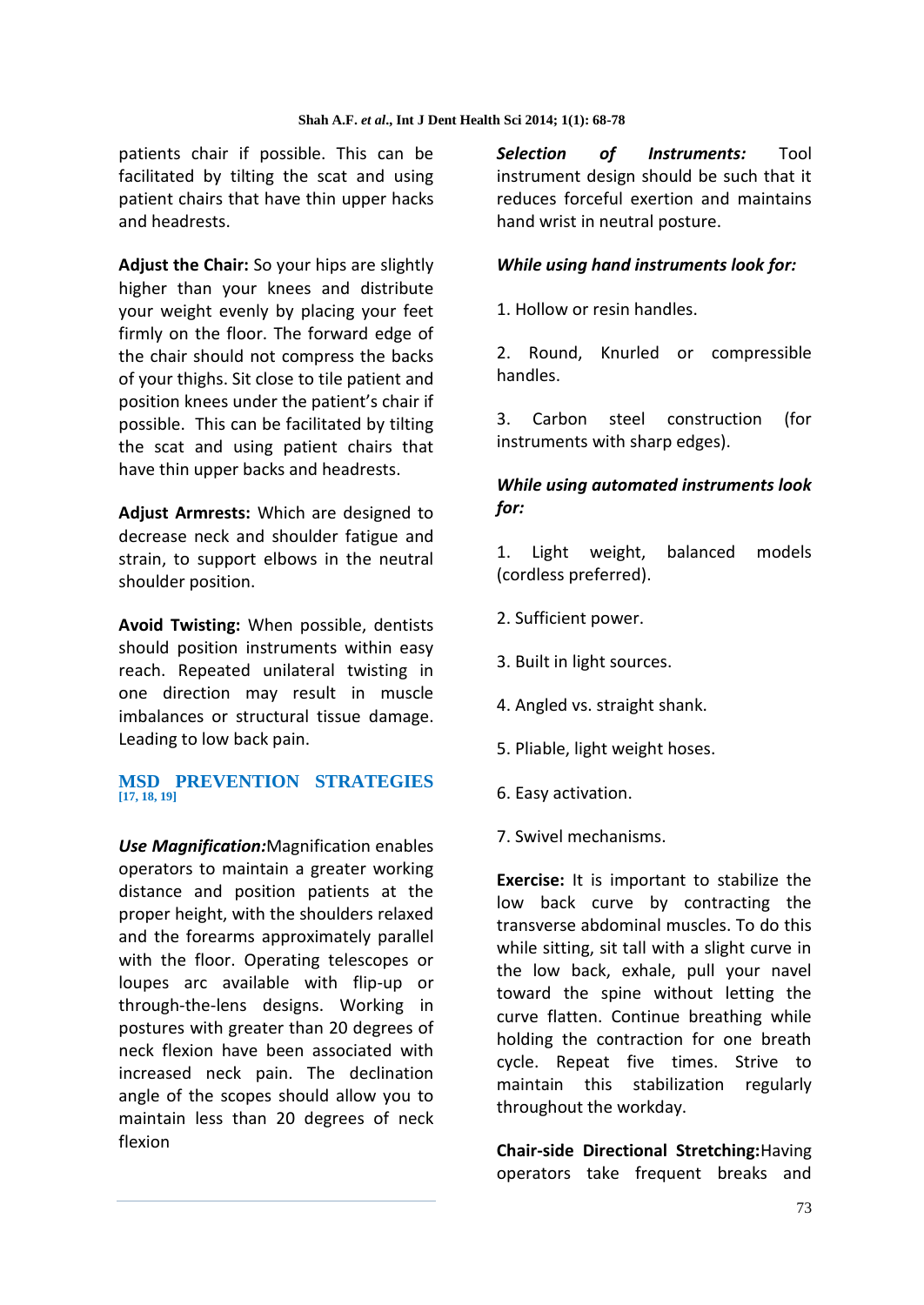reverse their positions is integral in an effective injury prevention program. Directional stretches can he performed in or out of the operatory and can be incorporated into a daily routine that facilitates balanced musculoskeletal health. Directional stretching involves a rotation, side-bending or extension component that generally is in the opposite direction of that in which the operator frequently works (Fig. 4). Figure 5 shows various hand exercises to be performed to reduce carpel tunnel syndrome (Fig 5). This strategy addresses the muscle imbalances that tend to develop. Frequent stretching breaks address the detrimental physiological changes that can develop while working in optimal or awkward prolonged static postures.

**Micro breaks:** To prevent injury from occurring to muscles and other tissues, the operator should allow for rest periods to replenish and nourish the stressed structures. In a study on the efficacy of microbreaks during the workday, Morris and colleague found that by complying with regularly Scheduled microbreaks. The subjects had less discomfort and that the addition of 30 second microbreaks showed no detrimental effect on worker productivity.<sup>[17, 19]</sup>

**Weight Control:** For each additional 10 pounds of weight you carry, 100 pounds of force is generated to the low back.

**Scheduling:**Goal would be to provide sufficient recovery time for the doctor and the staff to avoid chronic muscle fatigue.

• Vary procedures within the same appointment.

- Alternate tough and easy patients.
- Shorten patient's recall interval.

# *Goals of ergonomics in any work place should include"* **[**19]

- 1. Reducing the risk of CTD.
- 2. Increasing productivity.
- 3. Increasing safety.
- 4. Improving the quality of work.
- 5. Decreasing fatigue and errors.

#### *MSD Prevention Methods"* [20]

- I. Adopting a correct working posture.
- 2. Use of adequate light.
- 3. Good planning of dental care sessions.

4. Alternative planning of long and short sessions.

5. Alternating the body postures sitting and upright.

6. Having short breaks after each care session and long coffee or lunch breaks, the sink should be installed at distance.

7. The working day should not be longer than 7 hours.

8. Every 6 weeks a journey should be planned,

#### *Potential Strategies*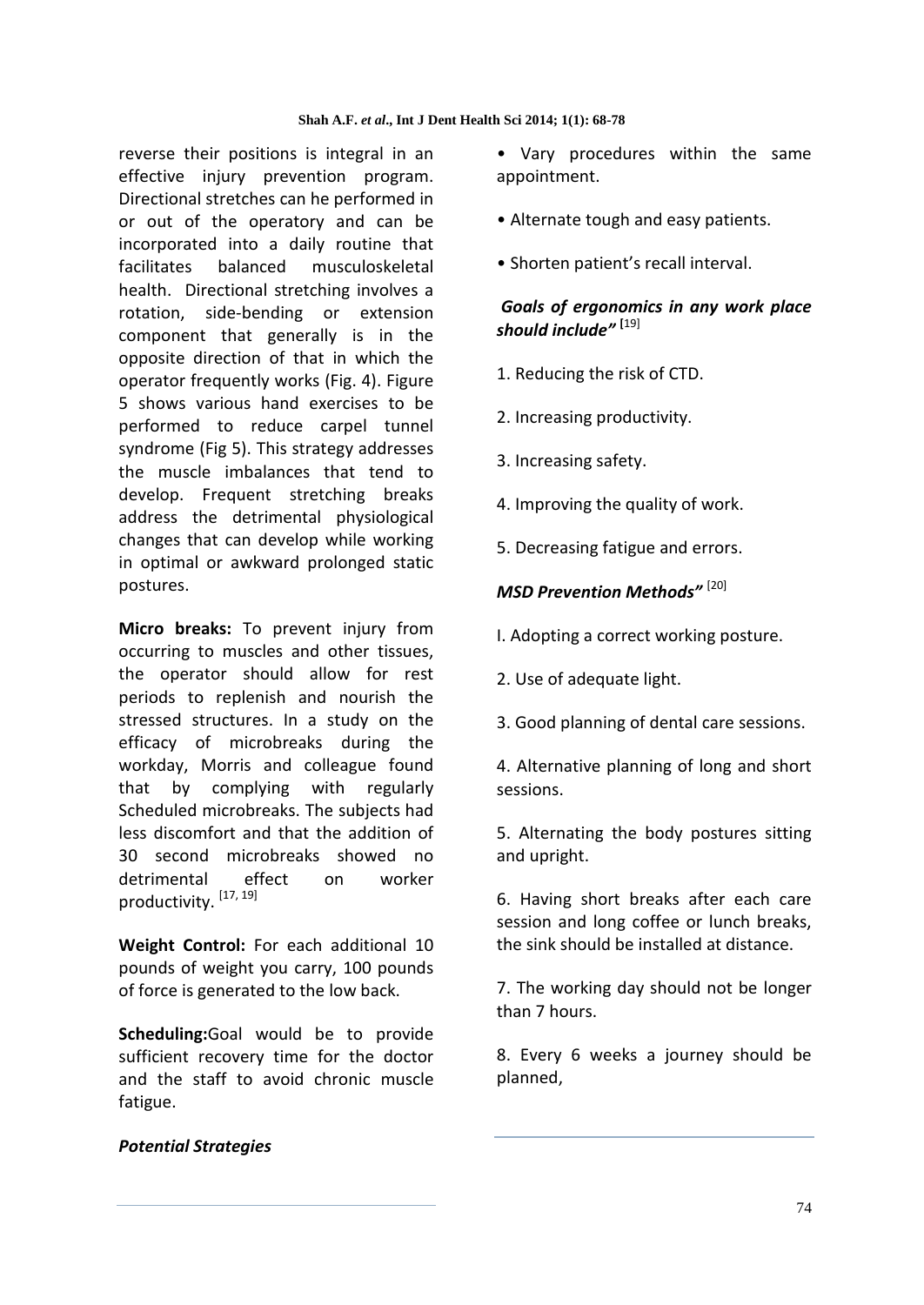9. Sports activities should be practiced for about 45 minutes three times a week.

## **CONCLUSION:**

Work-related pain is common among dental professionals. The development of four-handed operatory techniques has made delivery of dental care more efficient and productive: however, it also has contributed to an increase in prolonged static postures among operators. Because this problem is multifactorial, any possible solution should he multifactorial as well. Available research supports the idea that this

problem can be managed or alleviated effectively using a multifaceted approach that includes preventive education, postural and positioning strategies, proper selection and use of ergonomic equipment and frequent breaks with stretching arid postural strengthening techniques. This represents a paradigm shift for daily dental practice. It is important that dentistry incorporate these strategies into practice to facilitate balanced musculoskeletal health that will enable longer, healthier careers; increase productivity; provide safer workplaces and prevent MSDs.

## **REFERENCES:**

- 1. Gorter RC, Eijkman MAJ, Hoogstraten J: Burnout and Health among Deutch Dentist. European Journal Oral Sciences, 2000;108(4):261-267.
- 2. Rajib Biswas. Vinod Sachdev, Vikas Jindal. Musculoskeletal Disorders and Ergonomic risk factors in Dental practice. Indian Journal of Dental Sciences March 2012 Issue:1, 'o1:4.
- 3. Armstrong TJ, Lifshitz Y. Evaluation and Design of Jobs for Control of Cumulative Trauma Disorders. Ergonomic Interventions to Prevent Musculoskeletal Injuries in Industry. Chelsea, Lewis Publishers, Inc., 1987.
- 4. Gerwatowski LJ, McFall DB, Stach DJ. Carpel Tunnel Syndrome Risk Factors and Preventive Strategies for the Dental Hygienist. J Dental Hygiene 2:89-94, 1992.
- 5. Center for Ergonomics. Introduction to Upper Limb Musculoskeletal

Disorders. The University of Michigan College of Engineering, Ann Arbor, Online Training, Inc., 1998.

- 6. Carayon P, Smith MJ, Haims MC. Work Organization, Job Stress, and Work-Related Musculoskeletal Disorders. Human Factor 41(4):644-663, 1999.
- 7. ANSI (1993) Control of Cumulative Trauma Disorders. ANSI 2-365, Illinois.
- 8. Shipra Gupta. Ergonomic applications to dental practice. Indian Journal of Dental Research,22(6),2011.
- 9. Silverstein BA. Fine LJ, Armstrong TJ. Occupational factors and carpal tunnel syndrome. American Journal Of industrial medicinec, 1987; 11: 343- 358.
- 10. Bramson iB, Smith S. Romagnoli G. Evaluating dental office ergonomic. Risk factors and hazards. J Am Dent Assoc. I 998;129:174-83.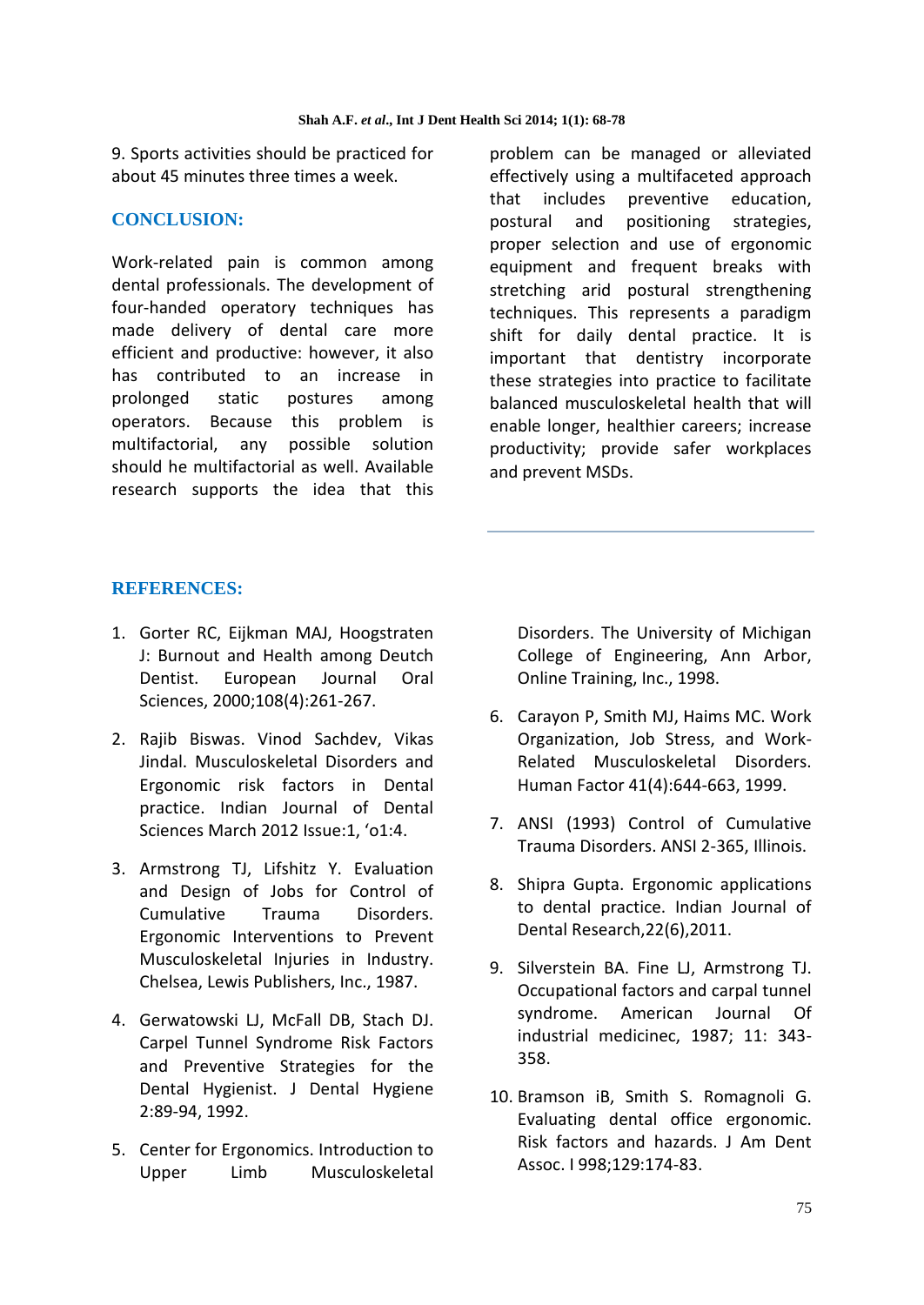- 11. Al Wazzan KA, Almas K, Al Shethri SE, Al-Qahtani MQ: Back & Neck Problems Among Dentists and Dental Auxiliaries. The Journal of Contemporary Dental Practice, 2001;2(3):17-30.
- 12. Shugars D, Miller D, Williams D, Fishburne C, Srickland D: Musculoskeletal pain among general dentists. General Dentistry, 1987;35(4):272-276.
- 13. Valachi B, Valachi K. Mechanisms leading to musculoskeletal disorders in dentistry. J Am Dent Assoc 2003:134:1344-50.
- 14. Valachi B. Valachi K. Preventing musculoskeletal disorders in clinical dentistry: strategies to address the mechanisms leading to musculoskeletal disorders. J Am Dent Assoc. 2003:134: 604—12.
- 15. Lydia.G. Kairova, Ivan Ivanov, Maria Ivano. Ergonomization of the working environment and building up of healthy working posture of dental

students. Journal of IMAB- Annual Proceeding 2012, vol L8, book4.

- 16. Unthank M, True G. Interior design for dentistry. J Am Dent Assoc. 1999; 130:1586-90.
- 17. Finkbeiner BL. Selecting equipment for the ergonomic fourhanded dental practice. J Contemp Dent Pract. 2001;2:44-52
- 18. Hagberg rn, Silverstien B, Wells R, Smith R, hendrick II P et al, (Eds). Work related musculoskeletal disorders. In A handbook for prevention, London: Taylor and Francis; 1995.
- 19. Vela Desai, Prerna Pratik, Rajeev Sharma. Ergonomics: A must for Dentisny: A cross sectional study in various parts of Northern India. journaIofdcntofacia1scienccs 2012;1(2):1-5.
- 20. Priyanka Aircn Sarkar,Anand. L. Shigli. Ergonomics in General Dental Practice. People's Journal of scientific research. 20I2; l5(1):25-26.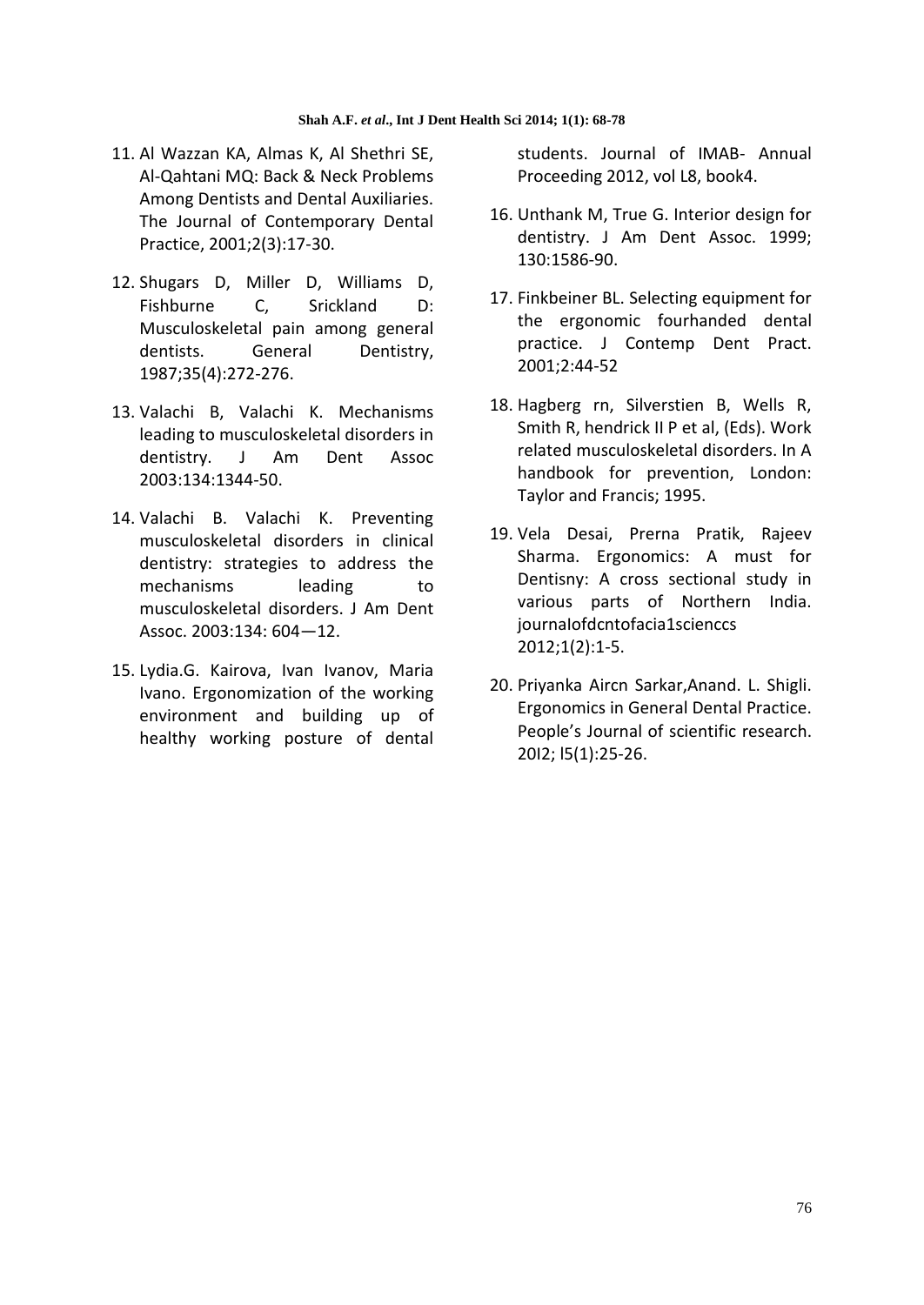#### **FIGURES:**



Figure 1: Four natural curves of human spine



Figure 2: Maintaining the cervical lordosis in the proper position



Figure 3: The upright and symmetrical sitting posture.